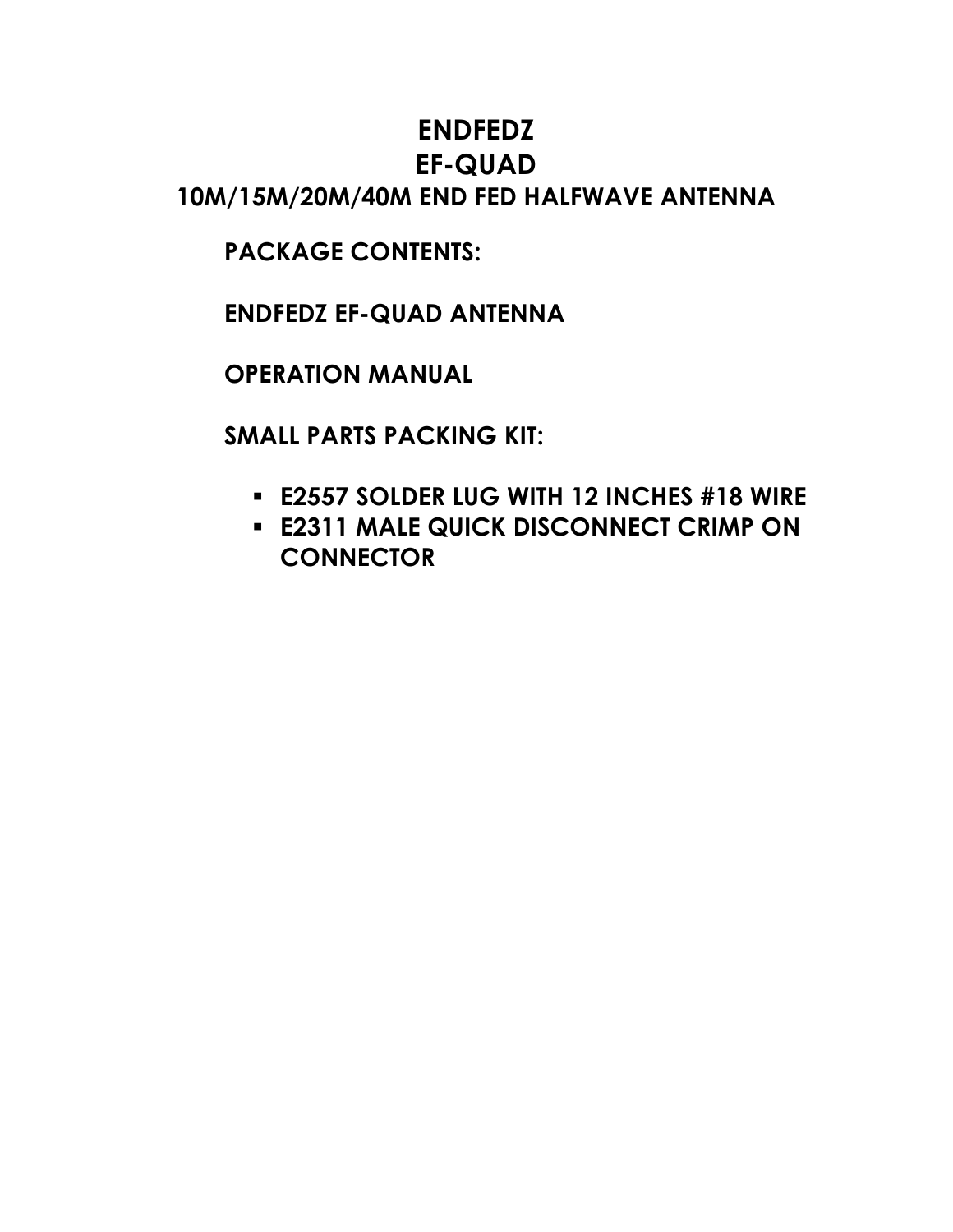#### **ASSEMBLY**

- 1. This antenna is essentially a half wave radiator on 7 MHz / 1 wave on 14 MHz / 1.5 wave on 21 MHz and 2 wavelengths on 28 MHz with one important difference– the feedline is at the end of the antenna. The antenna is suspended at its ends by the two included insulators – one of which is integral to the matchbox.
- 2. In order to have the least possible influence on the antenna, insulated lines are recommended for attachment to the insulators. The antenna may be suspended horizontally or sloping. Portable operation is easily accomplished by suspending the far end from a tree limb and letting the matchbox hang just above the ground. It is important that the radiator be suspended so that the tuning stubs hang away from the main radiator.
- 3. Take care to erect the radiator wire in the same direction as the wire is connected to the matchbox. The wire is strain relieved at the box with a wire clip and thimble.
- 4. We recommend tying support rope to the eyebolt at the top of the box where the wire thimble is located to hang the antenna. The holes on the tabs at each end of the box will also work but they don't have the mechanical strength that the eyebolt does.
- 5. The wingnut connection next to the SO-239 connector is at ground. This can be used to connect a counterpoise if desired but is not necessary.

### **TAKE THE TIME TO PROPERLY TUNE THE ANTENNA**

6. Tuning is most easily accomplished by using an antenna analyzer attached to the far end of the coaxial cable that will be used with the antenna. Alternatively, of course, a suitable VSWR meter may be employed. This should be done at the lowest power setting that yields reliable VSWR readings.

### **HOW TO TUNE THIS ANTENNA– A MUST READ**

The EF-QUAD uses a novel method of tuning the individual bands that we believe is unique to this antenna. Take a moment to review how this works. The center of a half wave antenna is low impedance (minimum voltage/maximum current) and thus is virtually unaffected by grounding or metal (think of the boom of a classic Yagi– it is not "seen" by the elements). In the case of the EF-QUAD, a wire placed at the center (approx. 33') would have very little effect on 40 and 15 meters (33' is a point of current maxima on both bands), but would have a large effect on 20m and 10m which are points of current minima or high impedance. Similarly, a wire at 16.5' would have **some** lengthening effect on 40m and 15m (in between a low and high impedance point), virtually no effect on 20m (current maxima) and a large effect on 10m (current minima)

By strategically placing stubs of wire we can more or less independently tune the different bands. Note that it is not necessary to get each band perfectly centered. The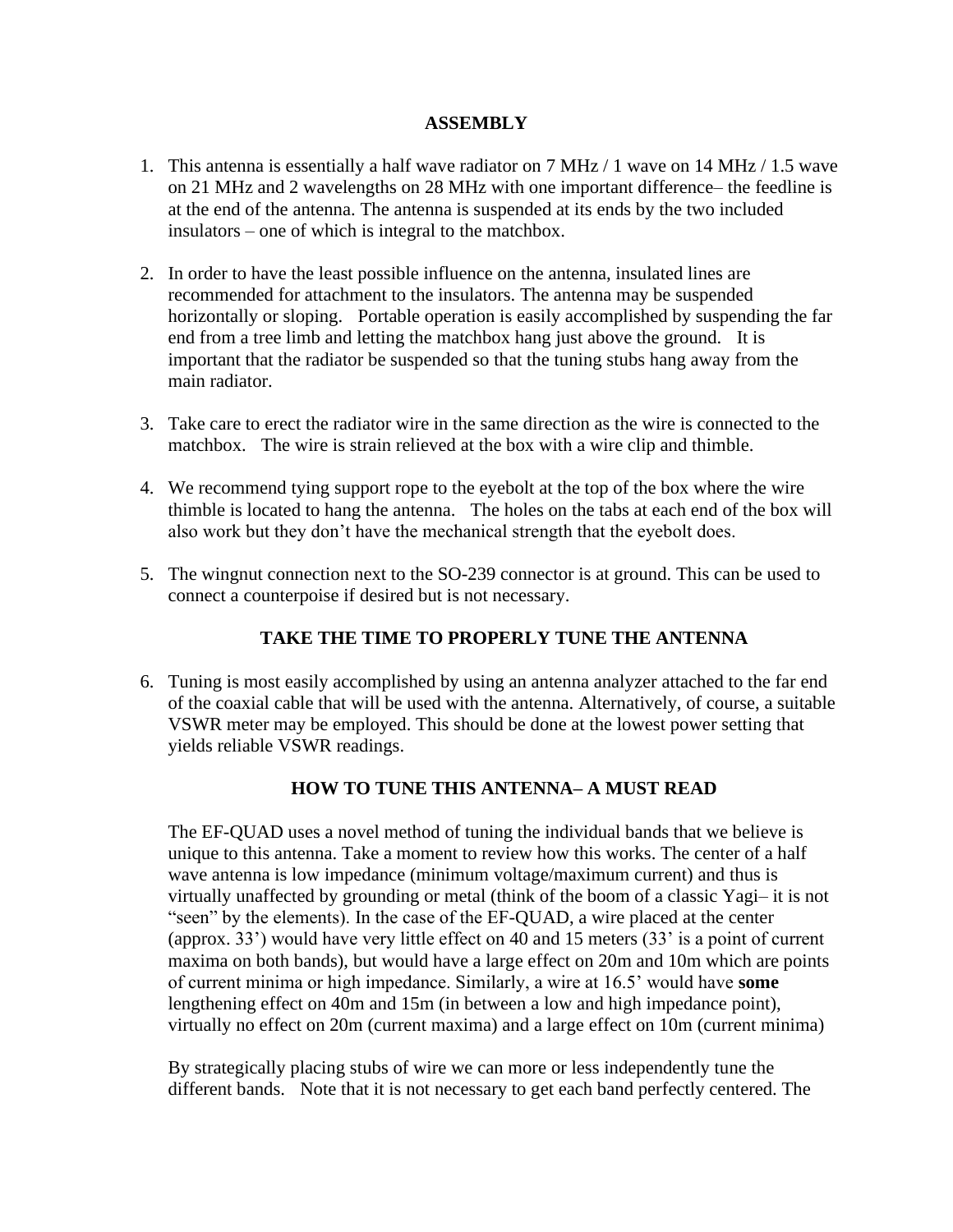on-air difference between say 1.6:1 and 1:1 is absolutely unrecognizable. In addition, the EF-QUAD being a full half wave, or multiple thereof on each band displays excellent BW- See the specification box on the last page.

- 7. Set the tuning stub with the solder lug aside– you likely will not need it.
- 8. Because the stubs are required to hang away from the main radiator, vertical deployment is discouraged– a sloper or horizontal configuration should be used. Hang the antenna as it will be in its final deployment.
- 9. If the three stubs are not already attached to the main radiator, plug them in now. Refer to Figure 1 for their placement.
- 10. Tuning will be MUCH faster with an antenna analyzer. Find the frequency of lowest VSWR. Se arch around 7 MHz for the lowest VSWR. This should be low in the band or even below the band. Trim or fold back and wrap the wire around itself at the far end of the radiator in short lengths until the 40m VSWR is acceptable
- 11. Go to 20m and again find the frequency of lowest VSWR, which again should be low in the band. Cut the 20m stub to achieve acceptable VSWR on 20m.
- 12. Repeat for 15m and 10m with their appropriate stubs.
- 13. In order to reduce end loading effects– the guys at each end should be non-conducting material.
- 14. If you find you have initially cut the main radiator too short– install the tuning stub onto the matchbox. This will lower the best VSWR a bit on ALL bands

**NOTE**: If one or both ends use a tree for support, make sure to strain relieve the antenna with a pulley+ weight or a bungy if this is temporary installation. **No antenna can hold up to thousands of pounds of force exerted by a moving tree.**

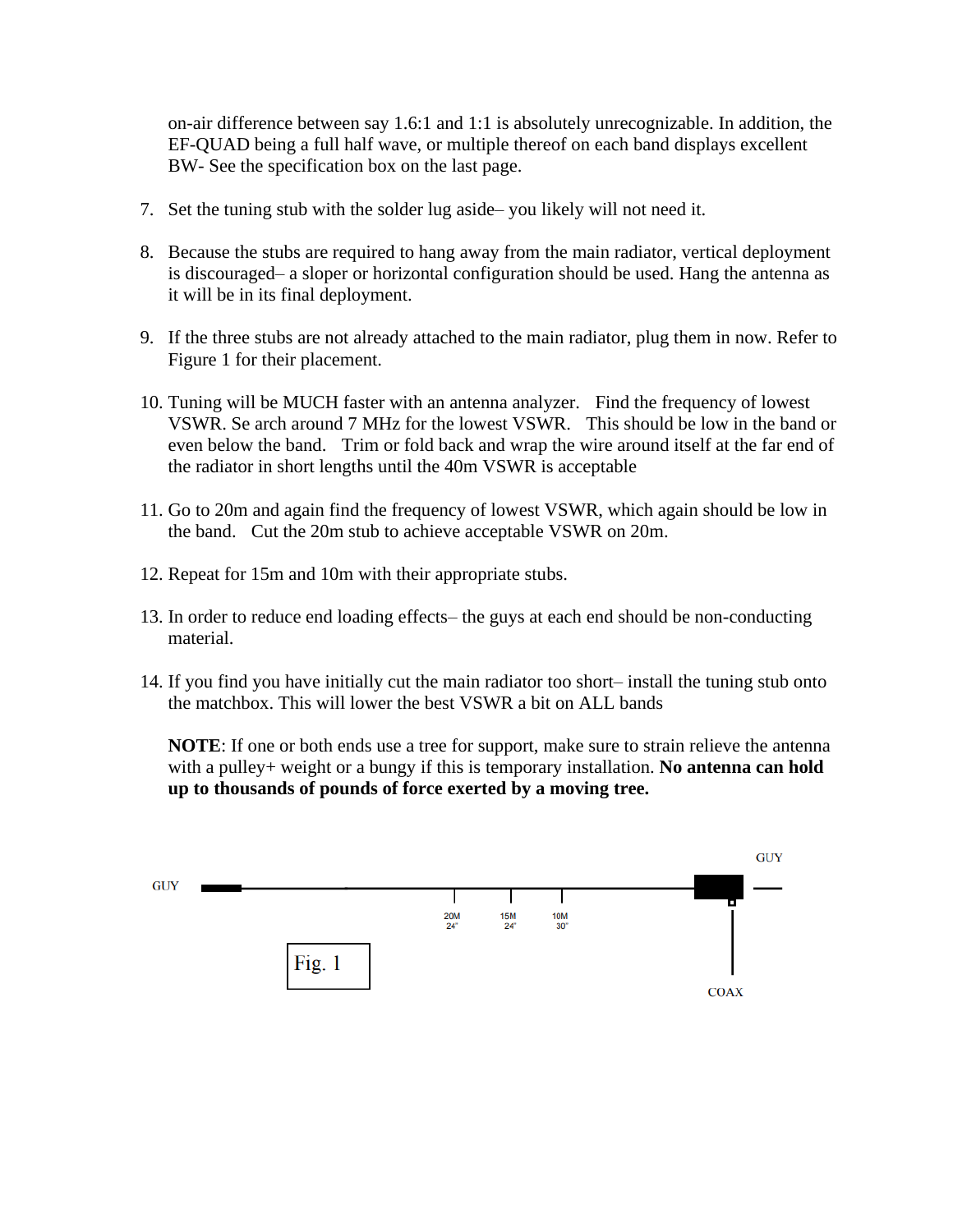